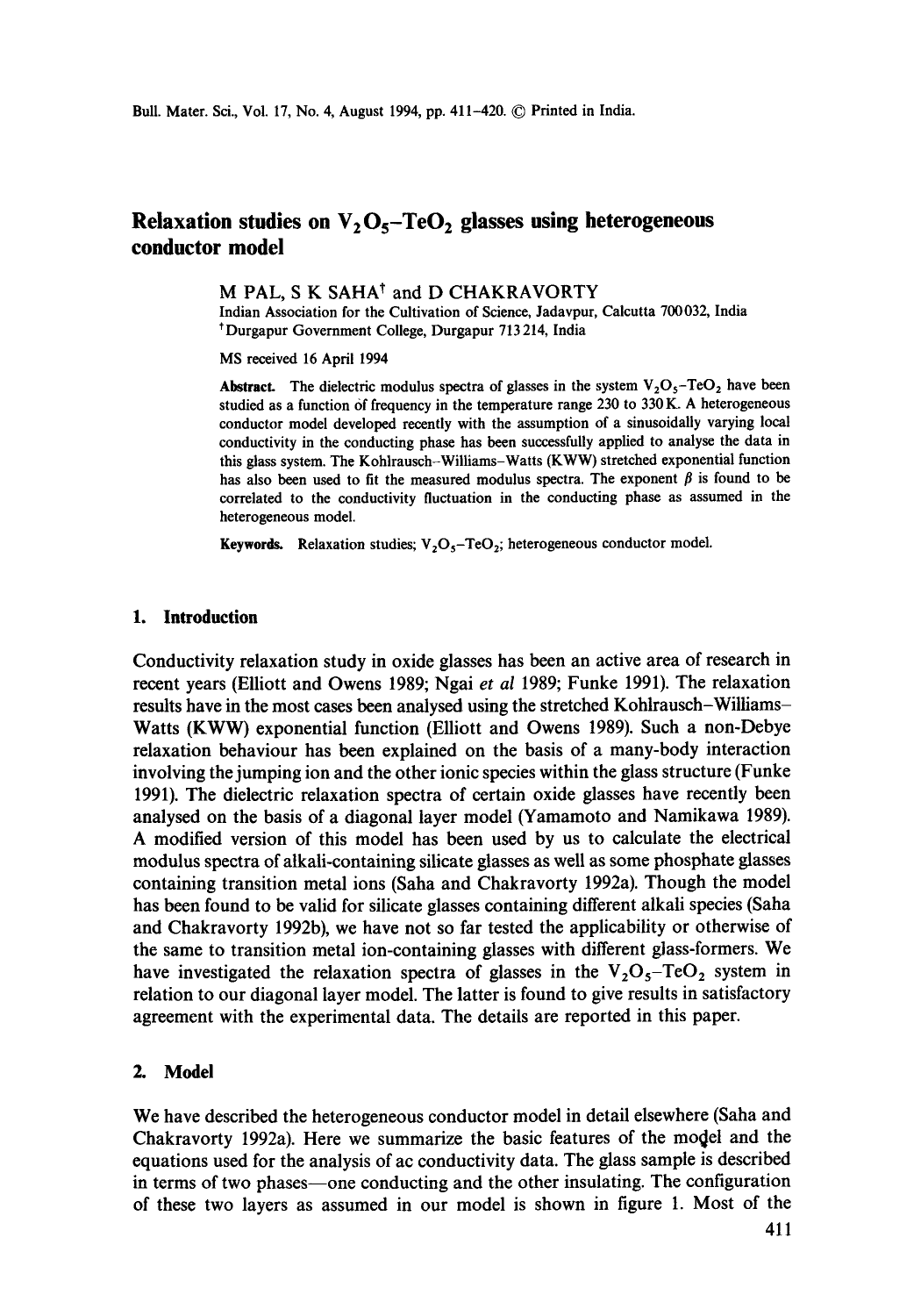

Figure 1. Schematic of heterogeneous conductor model.

alkah-eontaining glasses we have studied so far do exhibit a two-phase co-continuous structure. The glass system investigated in this work also shows a phase-separated structure.

In our model we assume a fluctuation in the transition metal ion concentration in the conducting phase which is represented by a local conductivity variation as shown below:

$$
\sigma_x = \sigma_0 + \sigma \sin \frac{2\pi x}{\lambda},\tag{1}
$$

where  $\sigma_x$  is the conductivity at a distance x from the electrode along the conducting path,  $\sigma_0$  a constant,  $\sigma$  the amplitude, and  $\lambda$  the wavelength of conductivity variation. The impedance  $Z$  of the sample with length  $l$ , thickness  $d$  and width  $w$  can be shown to be given by (Saha and Chakravorty 1992a)

$$
\frac{l}{Z} = \frac{nWl}{d} \frac{l}{\left[\sum_{i=1}^{n} \frac{1}{y'_i + jy''_i}\right]},
$$
\n(2)

where

$$
y_i' = \frac{\varepsilon_\infty \alpha \omega^2 \tau_{ix} \cos^2 \theta}{(1 - \alpha)(1 + \omega^2 \tau_{ix}^2)} + \frac{\varepsilon_\infty \alpha \sin^2 \theta}{\tau_{ix}(1 - \alpha)},
$$
(3)

$$
y_i'' = \omega \varepsilon_\infty \left[ 1 + \frac{\alpha \cos^2 \theta}{(1 - \alpha)(1 + \omega^2 \tau_{ix}^2)} \right],
$$
 (4)

$$
\tau_{ix} = \frac{\varepsilon_{\infty}}{\left(\sigma_0 + \sigma \sin \frac{2\pi x}{\lambda}\right)(1-\alpha)},
$$
\n(5)

where  $\varepsilon_{\infty}$  is the high-frequency dielectric constant (assumed to have identical values in both the phases of this model),  $\alpha$  the volume fraction of the conducting phase and n the total number of slices into which each sinusoid of the conductivity variation within the conducting layer has been divided. A value of  $n = 1000$  has been used in our calculations. It should be noted that  $\lambda$  does not ultimately appear in any of the equations written above, because the summation of contributions from narrow strips of thickness  $\delta_x$  is computed and the total number of such strips is taken as n.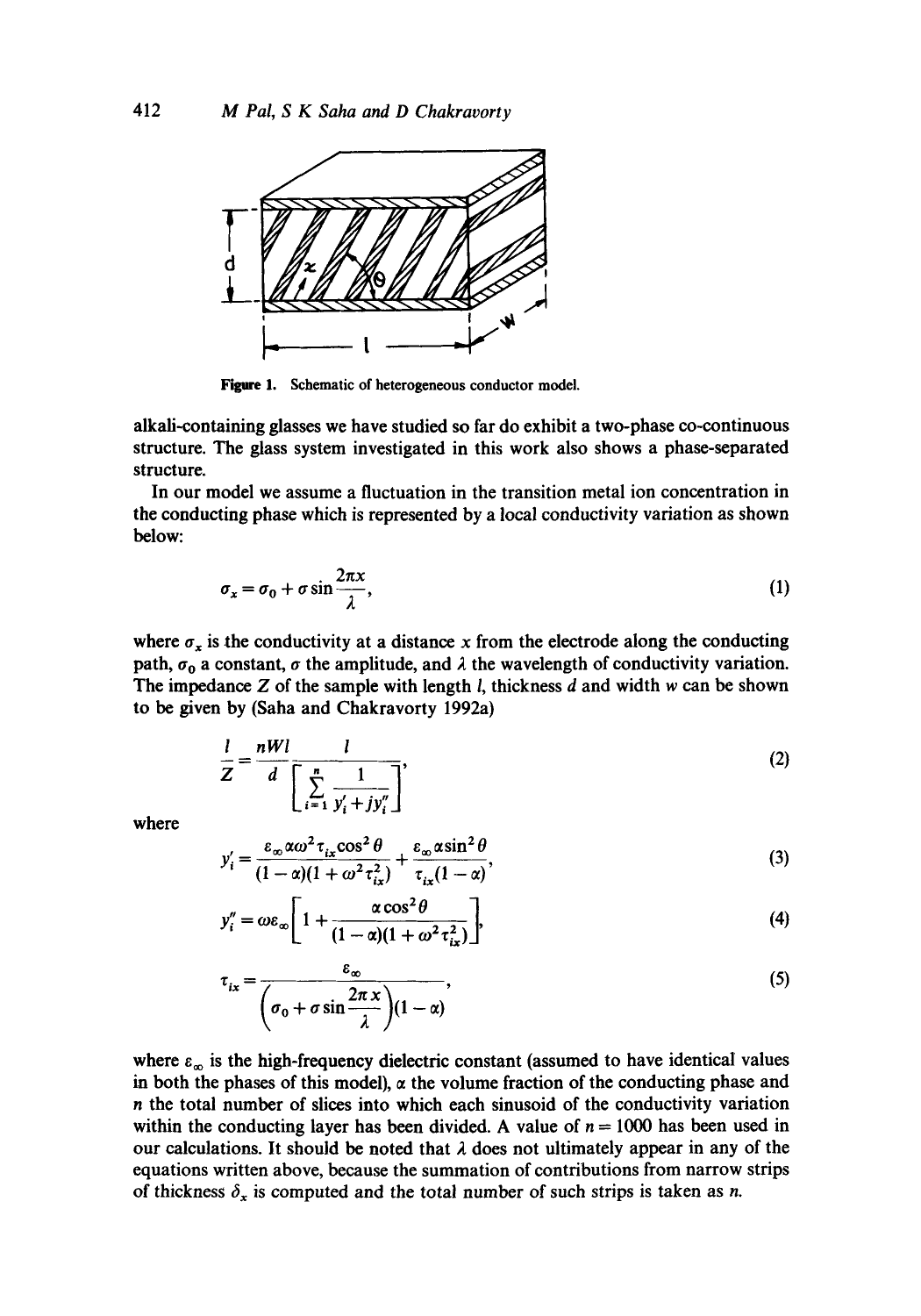#### *Relaxation studies on*  $V_2O_5 - TeO_2$  glasses 413

The dielectric modulus M\* defined as (Macedo *et al* 1972)

$$
M^* = M' + jM'' = \frac{1}{\varepsilon^*},
$$
 (6)

 $\varepsilon^*$  being the complex dielectric permittivity, has been shown to be given by the following equations (Saha and Chakravorty 1992a):

$$
M' = \frac{\omega \varepsilon_0}{n} \left[ \sum_{i=1}^{n} \frac{y_i''}{y_i'^2 + y_i''^2} \right],
$$
 (7)

and

$$
M'' = \frac{\omega \varepsilon_0}{n} \left[ \sum_{i=1}^{n} \frac{y_i'}{y_i'^2 + y_i''^2} \right],
$$
 (8)

where  $\varepsilon_0$  is the free space permittivity.

The expression for dc resistivity  $\rho$  is

$$
\rho = \frac{1}{n} \sum_{i=1}^{n} \frac{\tau_{ix}(1-\alpha)}{\varepsilon_{\infty} \alpha \sin^2 \theta}.
$$
\n(9)

The experimental values of M' and *M"* are least-square fitted to (7) and (8) using  $\sigma$ ,  $\sigma$ <sub>0</sub>,  $\alpha$  and  $\theta$  as parameters.

In the model delineated above, a fixed value of  $\theta$  has been assumed for the inclination of the conducting layer with respect to the electrodes. A more realistic assumption would be a distribution of  $\theta$  values. This was tried by considering a Gaussian distribution of  $\theta$  around a mean value. The results, however, remain unaltered with respect to those obtained by assuming a fixed value of  $\theta$ . This implies that the layers having an angular orientation around 45° with respect to the two electrodoes contribute the most to the observed relaxation spectrum.

## **3. Experimental**

Table 1 summarizes compositions of the different glasses investigated. Glasses were prepared by melting a suitable mixture of the analytical reagent grade oxides in alumina crucibles in an electrically heated furnace at a temperature around 1173 K. Glasses were cast by pouring the melts onto a brass plate.

For electrical measurement samples with a typical area of  $1 \text{ cm}^2$  and thickness  $\sim$  0.08 cm were polished with different mesh sizes of silicon carbide grit and finally in  $0.5$ - $\mu$ m-size alumina powder. The two opposite faces of the samples were coated with silver paint electrodes (Electrodag 1415) supplied by Acheson Colloiden B.V., Holland. The specimen was mounted in a holder and the electrical impedance measured with a Hewlett-Packard 4192A impedance analyzer in the frequency range 100Hz to 1 MHz. Measurements were carried out over the temperature range 230 to 330 K with the temperature control being accurate to within  $\pm 1$ K. The bulk electrical resistivity was determined by the complex impedance analysis of the frequency-dependent capacitance and resistance data (Chakravorty and Shrivastava 1986).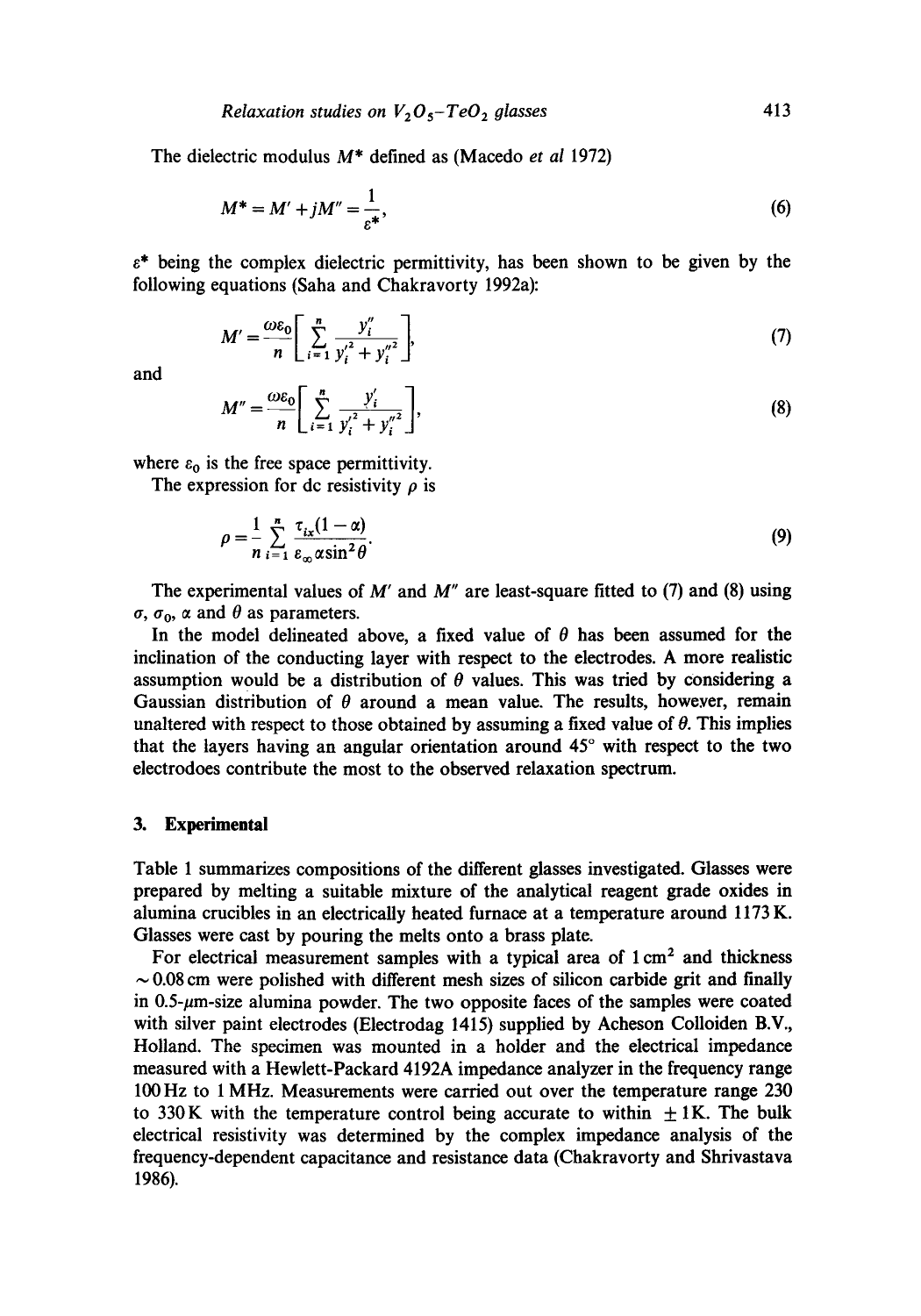| $V_2O_5$ | TeO <sub>2</sub> |
|----------|------------------|
| 70       | 30               |
| 80       | 20               |
| 90       | 10               |
|          |                  |

Table 1. Composition (in mole%) for different glasses.

# **4. Dielectric modulus analysis**

The electrical modulus data were also analysed on the basis of the (KWW) stretched exponential function given by (Ngai *et al* 1984a)

$$
F(t) = \exp\left[-\left(t/\tau_R\right)^{\beta}\right],\tag{10}
$$

where  $\tau_R$  denotes the conductivity relaxation time and the exponent  $\beta$  has a value between 0 and 1. We write the decay function as (Moynihan *et al* 1973)

$$
F(t) = \sum_{i=1}^{m} g_i \exp(-t/\tau_i), \qquad (11)
$$

where the  $g_i$ 's are the coefficients of the exponential terms used to expand the function  $F(t)$ , *m* the total number of such terms taken here to be equal to 14, and the  $\tau_i$ 's multiples of  $\tau_R$  which are selected to cover the range of  $(t/\tau_R)$  in which  $F(t)$  has an appreciable time dependence.

The real and imaginary parts of the dielectric modulus  $M^*$  ( $\omega$ ) in the frequency domain can be written as (Saha and Chakravorty 1992b)

$$
M'(\omega) = M_s \left[ 1 - \sum_{i=1}^{m} \frac{g_i}{1 + \omega^2 \gamma_i^2 \tau_R^2} \right],
$$
 (12)

and

$$
M''(\omega) = M_s \sum_{i=1}^m \frac{g_i \gamma_i \omega \tau_R}{1 + \omega^2 \gamma_i^2 \tau_R^2},
$$
\n(13)

where

$$
\gamma_i = \tau_i / \tau_R \text{ and } M_s = 1 / \varepsilon_\infty. \tag{14}
$$

The values of  $g_i$  and  $\gamma_i$  were obtained by a least-square fitting of the experimental  $M'(\omega)$  and  $M''(\omega)$  values with the expressions given by (12) and (13) respectively. The  $\beta$  value was evaluated by a least-square fitting of the right hand sides of (10) and (11) respectively using the  $g_i$  and  $\gamma_i$  values determined from the previous step. We have reported on the detailed procedure elsewhere (Saha and Chakravorty 1990).

# **5. Results and discussion**

Figure 2 is an electron micrograph for glass no. 1. An interconnected phase structure is evident. This is typical of the microstructure in other glasses. It appears therefore that one of the phases is rich in vanadium ions and it corresponds to the conducting phase as postulated in our heterogeneous conductor model. In figure 3 are shown the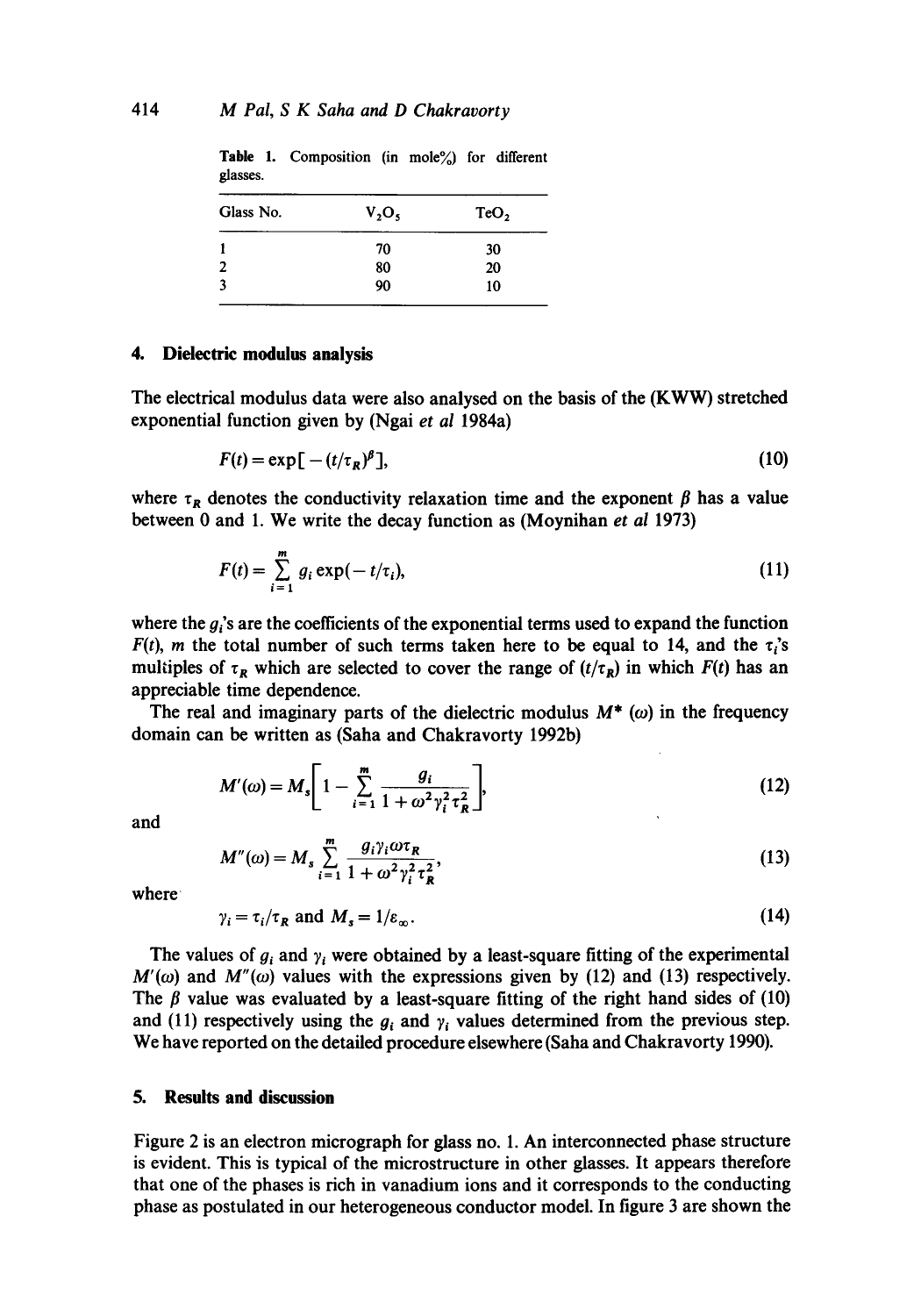

Figure 2. Transmission electron micrograph for glass no. 1



Figure 3. Variation of M' and *M"* as a function of frequency for glass no, 1 at 268 K (analysis by KWW model);  $(-)$  theoretical curve.

variation of  $M'$  and  $M''$  respectively as a function of frequency for glass no. 1 at a temperature of 268 K. The points in this figure represent the experimental data and the solid lines are the theoretical curves as obtained by the  $\beta$ -analysis delineated in the previous section. Satisfactory agreement between the experimental results and theoretical values is evident. This is typical for all the glasses and different temperatures. The  $\beta$  values estimated for the different glasses are summarized in table 2. It can be seen that the  $\beta$  value does not change with temperature in the case of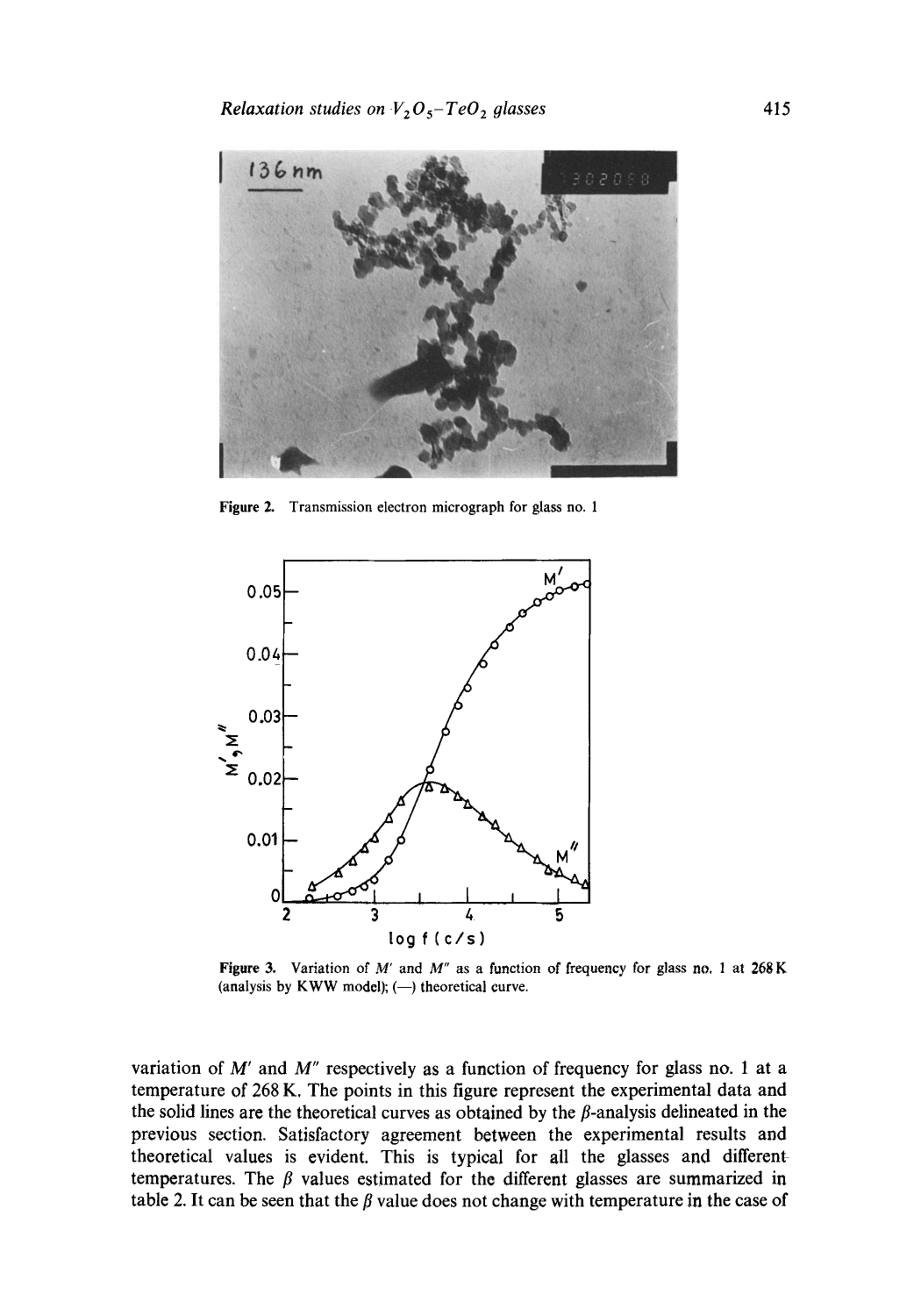| Glass No.      | Temperature<br>(K) | $\varepsilon_{\infty}$   | β        |
|----------------|--------------------|--------------------------|----------|
| 1              | 268                | $19-4$                   | 0.74     |
|                | 280                |                          |          |
|                | 297                |                          |          |
|                | 313                |                          | $\equiv$ |
|                | 326                |                          |          |
| $\overline{2}$ | 263                | $18-9$                   | 0.73     |
|                | 273                |                          |          |
|                | 284                |                          |          |
|                | 295                | $\overline{\phantom{0}}$ |          |
|                | 310                |                          |          |
| 3              | 228                | $20-3$                   | 0.76     |
|                | 263                |                          |          |
|                | 275                | $\overline{\phantom{a}}$ |          |
|                | 284                |                          |          |
|                | 292                |                          |          |

**Table 2.** Values of  $\beta$  and  $\varepsilon_{\infty}$  for various glasses at different temperatures.

all the glasses in the present series. It could be due to the fact that the measurements have been carried out far below the glass transition point. Also, the range of temperature used is narrow. The latter effect has been reported by other investigators also (Ngai *et al* 1984b). The value of the high-frequency dielectric constant  $\varepsilon_{\infty}$  decreases a little as the  $V_2O_5$  concentration is increased from 70 to 80 mol% and then increases again as the concentration is brought to a value of 90mo1%. The high dielectric constant for the present glasses is evidently a property of the  $TeO<sub>2</sub>$  glass-former and the change in dielectric constant has been correlated to the change in bond energies of Te-O and V-O respectively when the bond length increases (Mansingh and Dhawan 1983). The  $\beta$  value in the present series of glasses shows an increasing trend as the  $\varepsilon_{\infty}$  value increases.

Figures 4 a and 4 b show the variation of M' and *M"* respectively as a function of frequency at different temperatures for glass no. 1 as calculated by the heterogeneous conductor model. The points in these figures represent the experimental data and the solid lines the theoretical curves. Satisfactory agreement between the two is evident over most of the frequency range. A small discrepancy, however, is discernible at higher frequencies. These results are typical of all the glasses studied. The values of the least-square fitted parameters for different glasses are summarized in table 3. It should be mentioned here that the values of  $\alpha$  and  $\theta$  estimated for any temperature have been kept fixed for subsequent minimization at other temperatures. The rationale is that the glass structure at the micro-level is unlikely to change below the glass transition temperature where the measurements are carried out. In figure 5 are shown the experimentally and theoretically calculated dc resistivity values for different glasses as a function of temperature. The points represent the experimental data and the line has been drawn through the theoretically calculated resistivity values. Satisfactory agreement between the two sets of results is evident. In table 4 the theoretical and experimental activation energy values  $\phi_{dc}$  for the three glasses are compared.

From tables 2 and 3 we find that the  $\beta$  value could be correlated to the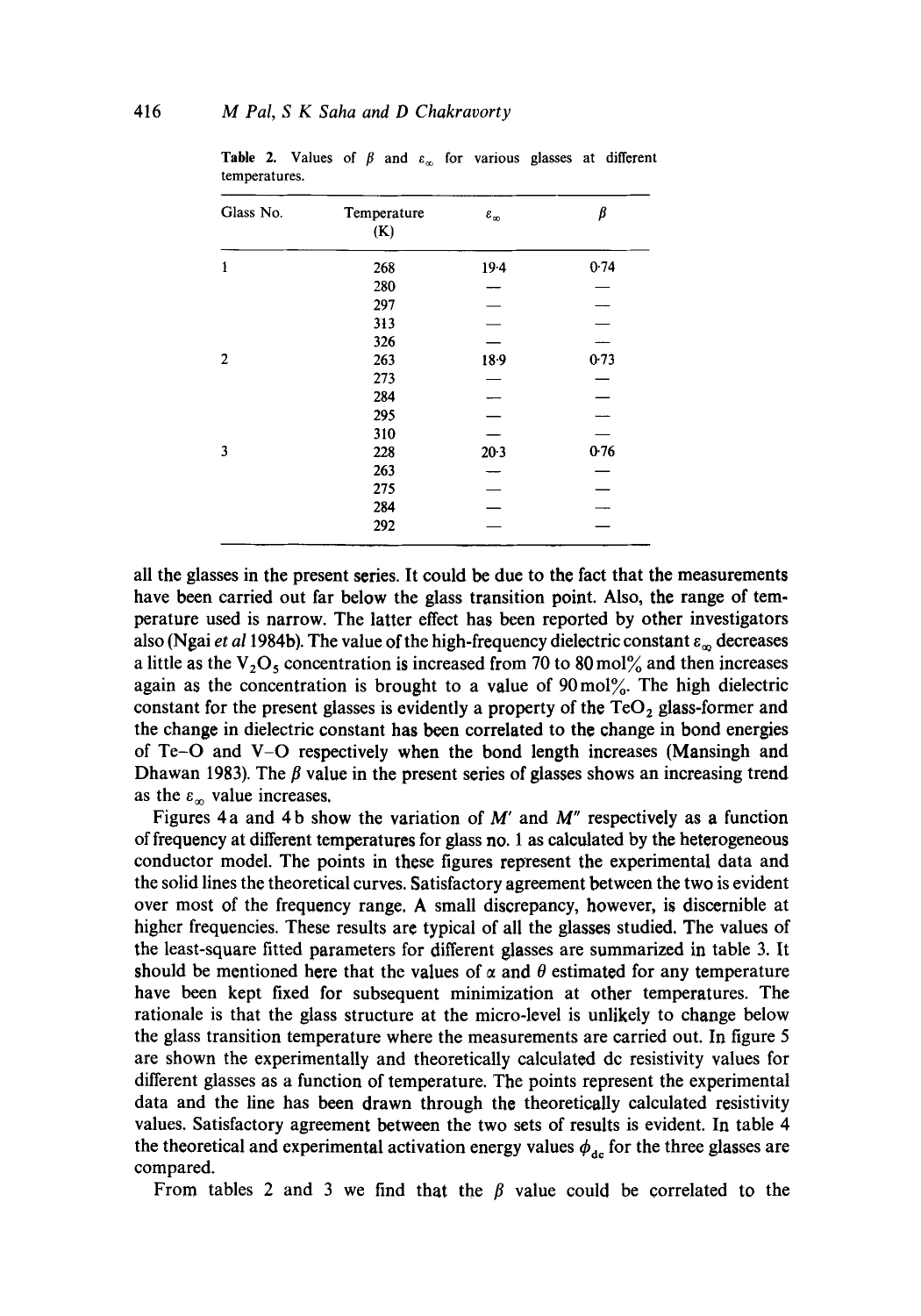

**Figure** 4. a. Variation of M' as a function of frequency for glass no. l (analysis by heterogeneous conductor model); (--) theoretical curve; ( $\Delta$ ) 268 K, ( $\bullet$ ) 280 K; ( $\Box$ ) 297 K, ( $\circ$ ) 313 K, ( $\nabla$ ) 326 K. **b.** Variation of *M"* as a function of frequency for glass no. 1 (analysis by heterogeneous conductor model); (--) theoretical curve; ( $\Delta$ ) 268 K, ( $\bigcirc$ ) 280 K, ( $\Box$ ) 297 K,  $(O) 313 K, (\Psi) 326 K.$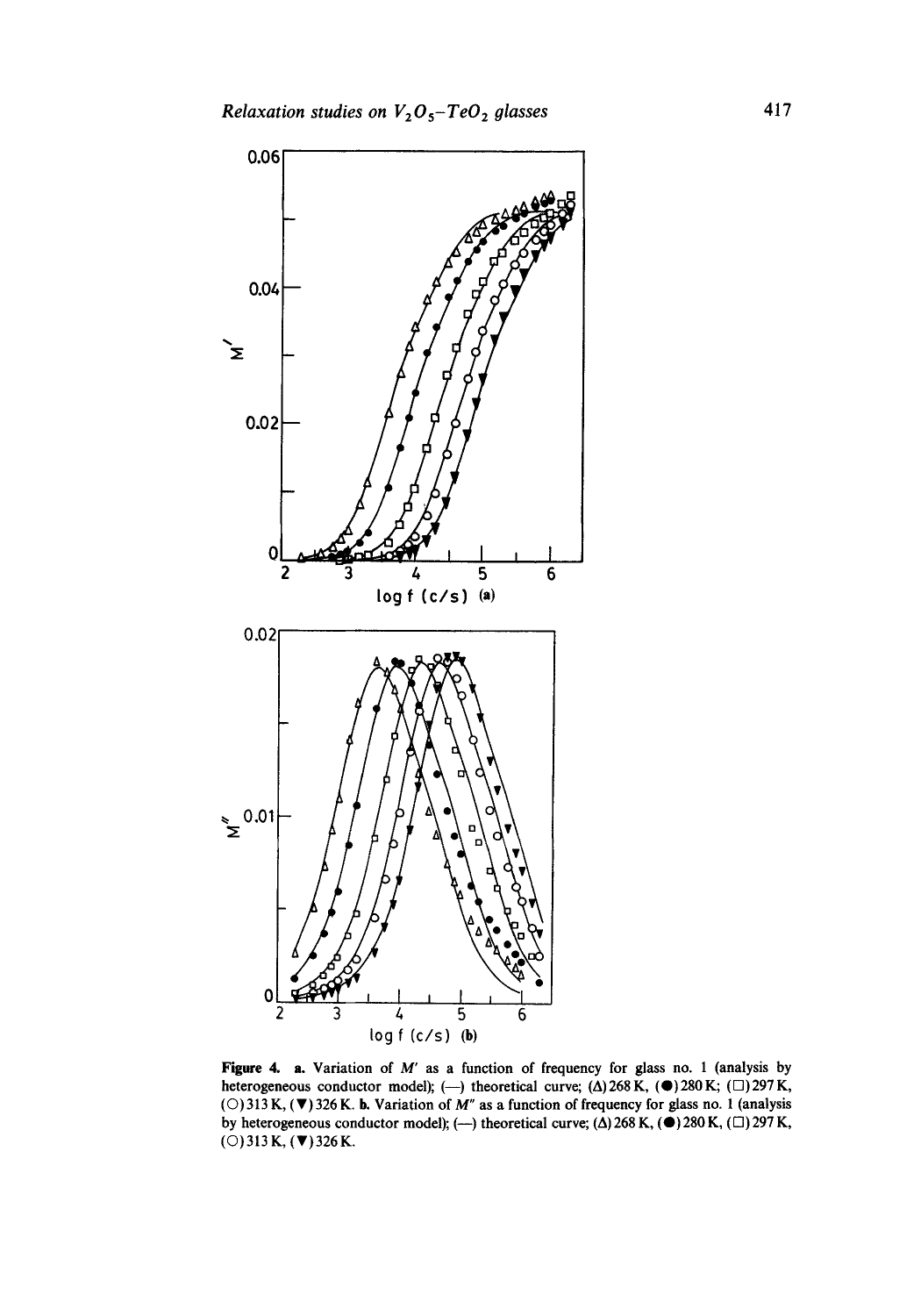| <b>Glass</b><br>No. | Temperature<br>(K) | $\sigma_0$<br>$(10^{-5}$ ohm <sup>-1</sup> m <sup>-1</sup> ) | $\pmb{\sigma}$<br>$(10^{-5}$ ohm <sup>-1</sup> m <sup>-1</sup> ) | $\alpha$ | $\theta$     | $\sigma_{\rm max}/\sigma_{\rm min}$ |
|---------------------|--------------------|--------------------------------------------------------------|------------------------------------------------------------------|----------|--------------|-------------------------------------|
| $\mathbf{1}$        | 268                | 16                                                           | $1-0$                                                            | $0 - 4$  | $41^{\circ}$ | $4 - 8$                             |
|                     | 280                | 3.3                                                          | $2-2$                                                            |          |              | 4.8                                 |
|                     | 297                | 8.4                                                          | 5.5                                                              |          |              | 4.8                                 |
|                     | 313                | $16-9$                                                       | 11 <sub>0</sub>                                                  |          |              | 4.8                                 |
|                     | 326                | 30 <sub>0</sub>                                              | $19 - 7$                                                         |          |              | 4.8                                 |
| $\overline{2}$      | 263                | 7.8                                                          | 5.2                                                              | $0 - 4$  | $41^\circ$   | 50                                  |
|                     | 273                | 14.5                                                         | $9 - 7$                                                          |          |              | $5-0$                               |
|                     | 284                | $25 - 0$                                                     | $16-7$                                                           |          |              | $5-0$                               |
|                     | 295                | 43.0                                                         | $28 - 8$                                                         |          |              | $5-0$                               |
|                     | 310                | $81-0$                                                       | $54-0$                                                           |          |              | $5-0$                               |
| 3                   | 228                | 2.8                                                          | $1-8$                                                            | $0-4$    | $40^\circ$   | 4.6                                 |
|                     | 263                | $22-0$                                                       | $14-0$                                                           |          |              | 4.5                                 |
|                     | 275                | 45.0                                                         | $28 - 8$                                                         |          |              | 4.5                                 |
|                     | 284                | $67-0$                                                       | 43.0                                                             |          |              | $4-6$                               |
|                     | 292                | $100 - 0$                                                    | $63 - 0$                                                         |          |              | $4 - 4$                             |

Table 3. Parameters in the heterogeneous conductor model for various glasses.

Table 4. Experimental and theoretical values of dc activation energies for different glasses.

| Glass No.      | $\phi_{\rm dc}({\rm eV})$ |        |  |
|----------------|---------------------------|--------|--|
|                | Exp.                      | Theor. |  |
|                | 0.38                      | 0.38   |  |
| $\overline{2}$ | 0.35                      | 0.35   |  |
| 3              | 0.31                      | 0.31   |  |



Figure 5. Variation of dc resistivity as a function of temperature for different glasses. Experimental: ( $\Delta$ ) glass no. 1, ( $\square$ ) glass no. 2, ( $\square$ ) glass no. 3 and theoretical (--).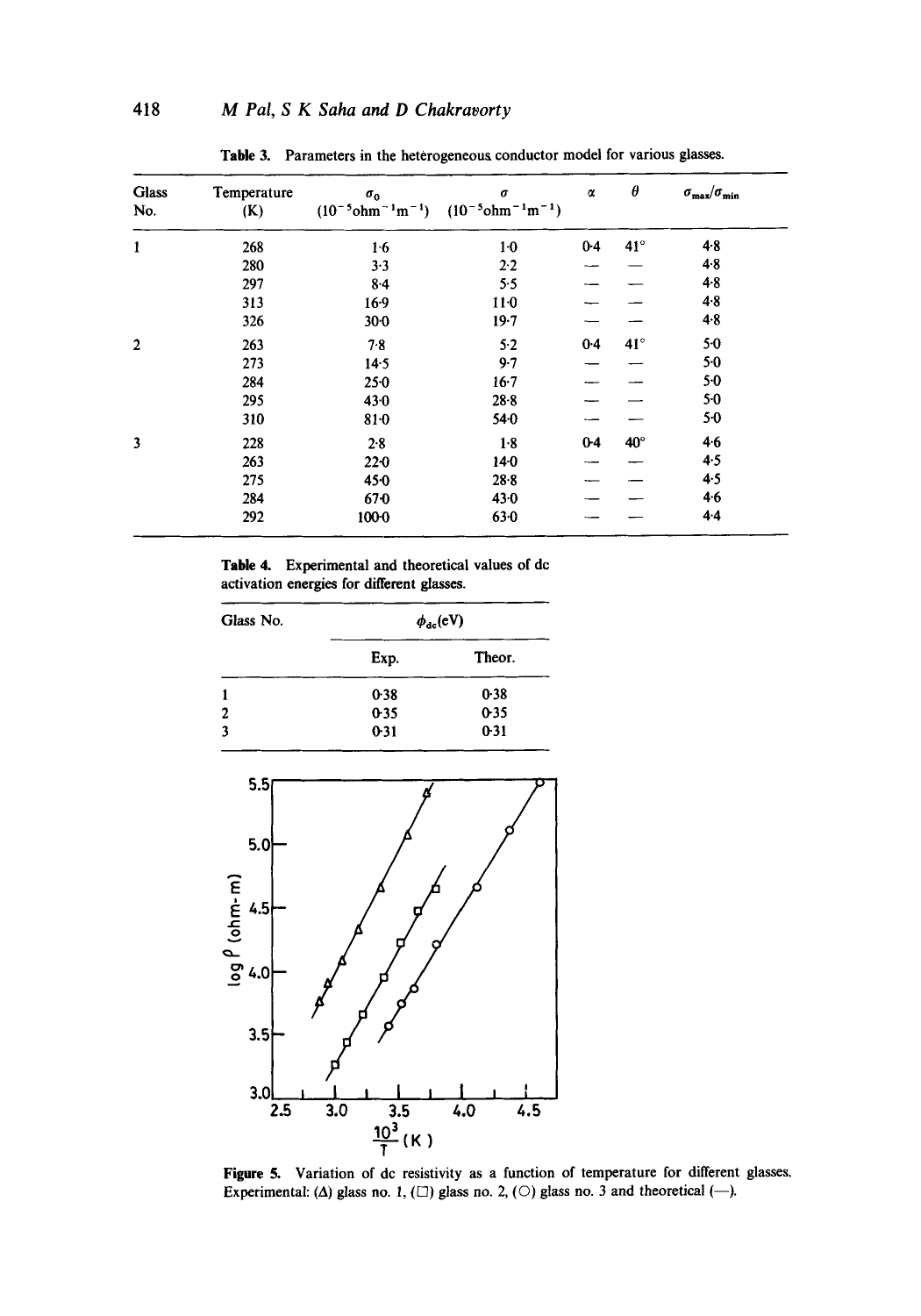fluctuation in conductivity of the vanadium-rich layer used in the present model. The ratios of the maximum and minimum conductivity in the conducting layer as estimated from the parameters  $\sigma_0$  and  $\sigma$  for the different glasses are shown in the last column of table 3. It is seen that the ratio  $\sigma_{\text{max}}/\sigma_{\text{min}}$  does not change much as a function of temperature for the different glasses. Moreover, it is evident that this value increases as the  $\beta$  value is reduced. It is therefore concluded that a smaller value is associated with a larger fluctuation of vanadium ion and *vice versa.* It should also be noted that the parameters  $\sigma$  and  $\sigma_0$  show an exponential temperature dependence with an activation energy identical to  $\phi_{dc}$ . This shows that the spatial variation of conductivity  $\sigma_x$  arises due to fluctuation of vanadium ion concentration within the conducting phase of our model.

Comparing the ratios of  $\sigma_{\text{max}}/\sigma_{\text{min}}$  as obtained in the present series with those computed in the case of lithium silicate glasses (Saha and Chakravorty 1992a), it is noted that the ratio for the  $V_2O_5$ -TeO<sub>2</sub> samples is around 4.5 whereas for the silicate glasses it varies from 7 to 10 for  $Li<sub>2</sub>O$  concentration up to 20 mole%. For the latter with 30 mole%  $Li<sub>2</sub>O$ , however, the value is around 5.0. The physical implication is that the fluctuation of vanadium ions within the conducting phase is less than that of lithium ions in silicate glasses. The reason for such a difference can be sought in the viscosity of the respective glass melts before they are quenched at room temperature. Evidently,  $V_2O_5$ -TeO<sub>2</sub> glasses are more fluid than silicate glasses at the temperature from which they are ultimately quenched. In other words, the diffusion kinetics of vanadium ions in the former is faster than that of lithium ions in the latter. Another interesting feature of the present results in the fact that the  $\sigma_{\text{max}}/\sigma_{\text{min}}$  ratio for  $V_2O_5$ -TeO<sub>2</sub> is smaller than that in  $V_2O_5-P_2O_5$  glasses (Saha and Chakravorty 1992a). Also, in the latter  $\sigma_{\text{max}}/\sigma_{\text{min}}$  decreases as the P<sub>2</sub>O<sub>5</sub> content is increased. In  $V_2O_5$ -TeO<sub>2</sub> series, on the other hand, the corresponding value does not show significant change as the  $TeO<sub>2</sub>$  content is increased. Physically this implies that the fluidity of  $V_2O_5$ -TeO<sub>2</sub> melt is relatively insensitive to the TeO<sub>2</sub> concentration.

In summary, the heterogeneous conductor model has been successfully applied to  $V_2O_5$ -TeO<sub>2</sub> glass system. The theoretically calculated modulus spectra are in satisfactory agreement with the experimental results. The KWW exponent  $\beta$  is related to the vanadium ion fluctuation within the conducting phase—a higher fluctuation leading to a smaller value of  $\beta$ . The de resistivity variation of the glasses as a function of temperature can be reproduced satisfactorily from the theoretical model.

#### **Acknowledgement**

One of the authors (MP) acknowledges award of a Junior Research Fellowship by the Council of Scientific and Industrial Research, New Delhi.

#### **References**

Chakravorty D and Shrivastava A 1986 *J. Phys. D: Appl. Phys.* 19 2185 Elliot S R and Owens S P 1989 *Philos. Mag. 60* 777 Funke K 1991 *Ber. Bunsenges Phys. Chem.* 95 955 Macedo P B, Moynihan C T and Bose R 1972 *Phys. Chem. Glasses* 13 171 Mansingh A and Dhawan V K 1983 *J. Phys.* C16 1675 Moynihan C T, Boesch L P and Laberge M L 1973 *Phys. Chem, Glasses* 14 122